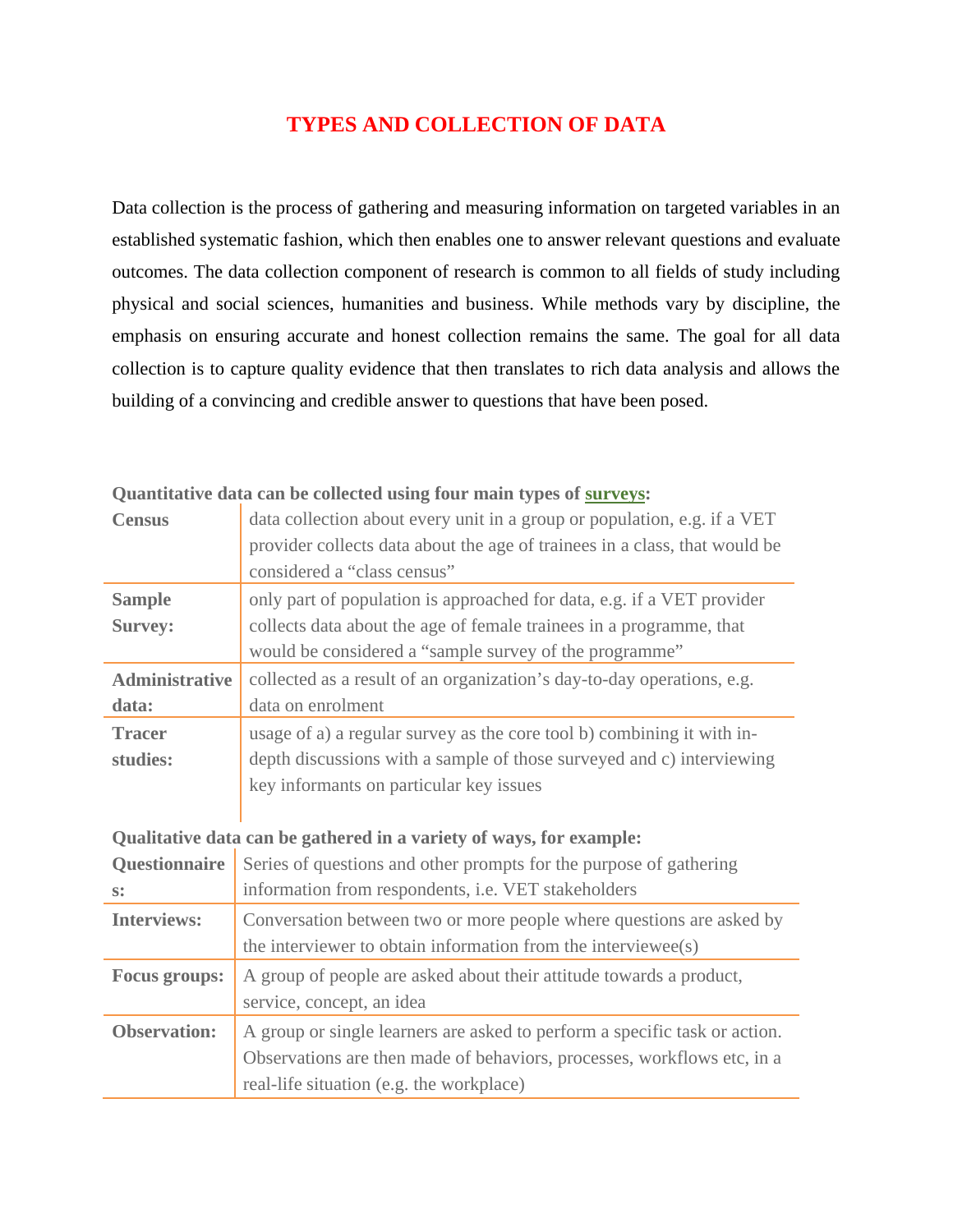**Case study: Often used to provide context to other data (such as outcome data),** offering a more complete picture of what happened and why

## **Census**

A census refers to data collection about every unit in a group or population. If you collected data about the height of everyone in your class, that would be regarded as a class census. There are various reasons why a census may or may not be chosen as the method of data collection:

#### **Advantages (+)**

**Sampling variance is zero:** There is no sampling variability attributed to the statisticbecause it is calculated using data from the entire population.

**Detail:** Detailed information about small sub-groups of the population can be made available.

#### **Disadvantages (–)**

**Cost:** In terms of money, conducting a census for a large population can be very expensive.

**Time:** A census generally takes longer to conduct than a sample survey.

**Response burden:** Information needs to be received from every member of the target population.

**Control:** A census of a large population is such a huge undertaking that it makes it difficult to keep every single operation under the same level of scrutiny and control.

# **Sample survey**

In a sample survey, only part of the total population is approached for data. If you collected data about the height of 10 students in a class of 30, that would be a sample survey of the class rather than a census. Reasons one may or may not choose to use a sample survey include: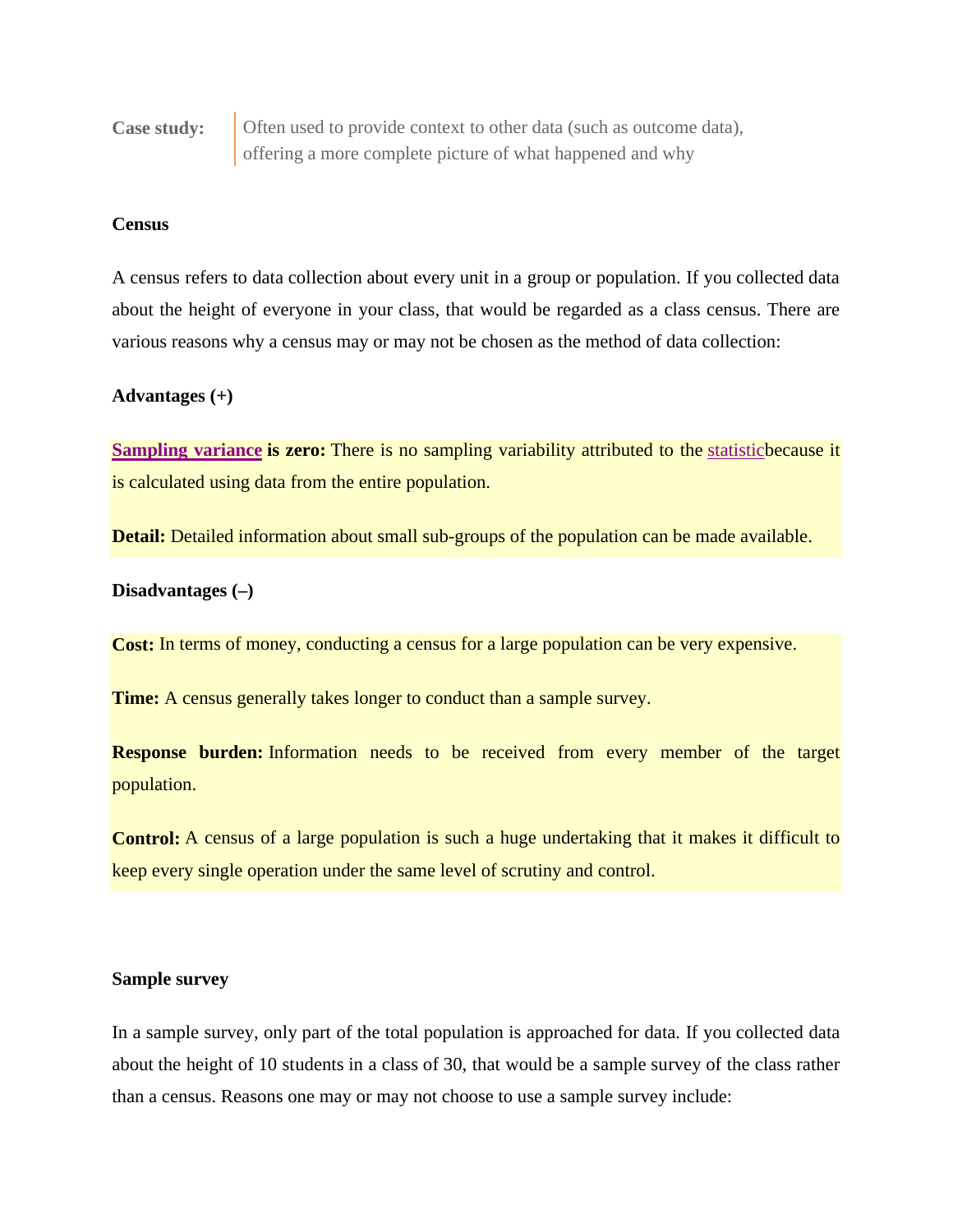#### **Advantages (+)**

**Cost:** A sample survey costs less than a census because data are collected from only part of a group.

**Time:** Results are obtained far more quickly for a sample survey, than for a census. Fewer units are contacted and less data needs to be processed.

**Response burden:** Fewer people have to respond in the sample.

**Control:** The smaller scale of this operation allows for better monitoring and quality control.

## **Disadvantages (–)**

**Sampling variance is non-zero:** The data may not be as precise because the data came from a sample of a population, instead of the total population.

**Detail:** The sample may not be large enough to produce information about small population subgroups or small geographical areas.

# **Administrative data**

Administrative data are collected as a result of an organization's day-to-day operations. Examples include data on births, deaths, marriages, divorces and car registrations. For example, prior to being issued a marriage license, a couple must provide the registrar with information about their age, sex, birthplace, address and previous marital status. These administrative files can be used later as a substitute for a sample survey or a census.

# **Advantages (+)**

**Sampling variance is zero:** There is no variability attributed to the statistic because it was calculated using data from the entire population.